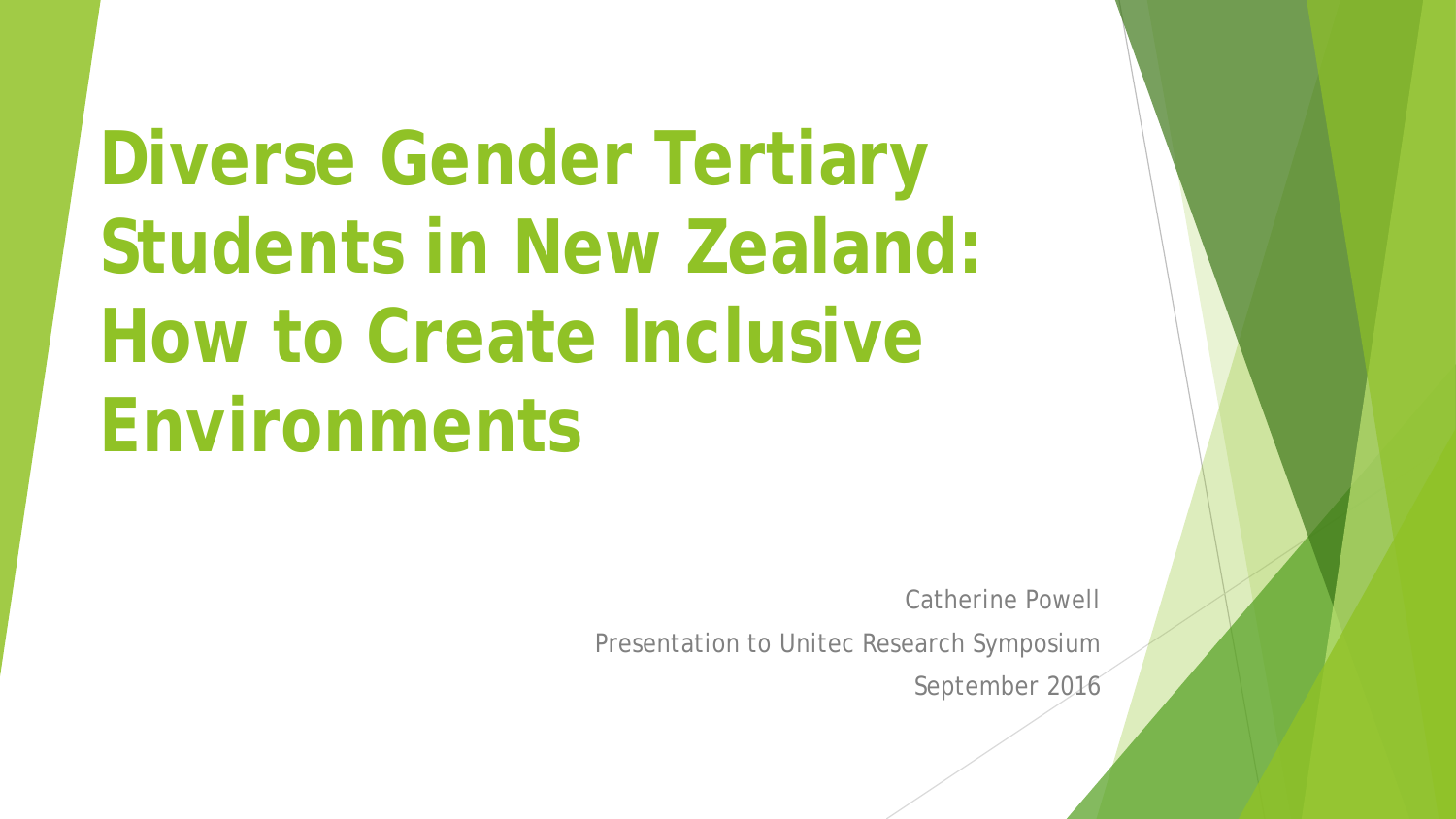| <b>Research</b><br>Question | 1. Do gender diverse students<br>experience discrimination related to<br>their gender identity within tertiary<br>settings? If so, how does this<br>discrimination occur? |  |
|-----------------------------|---------------------------------------------------------------------------------------------------------------------------------------------------------------------------|--|
| <b>Findings</b>             | <b>Gender normativity</b>                                                                                                                                                 |  |
|                             | Administration processes and policies                                                                                                                                     |  |
|                             | Lack of staff awareness                                                                                                                                                   |  |
|                             | <b>Minority stress</b>                                                                                                                                                    |  |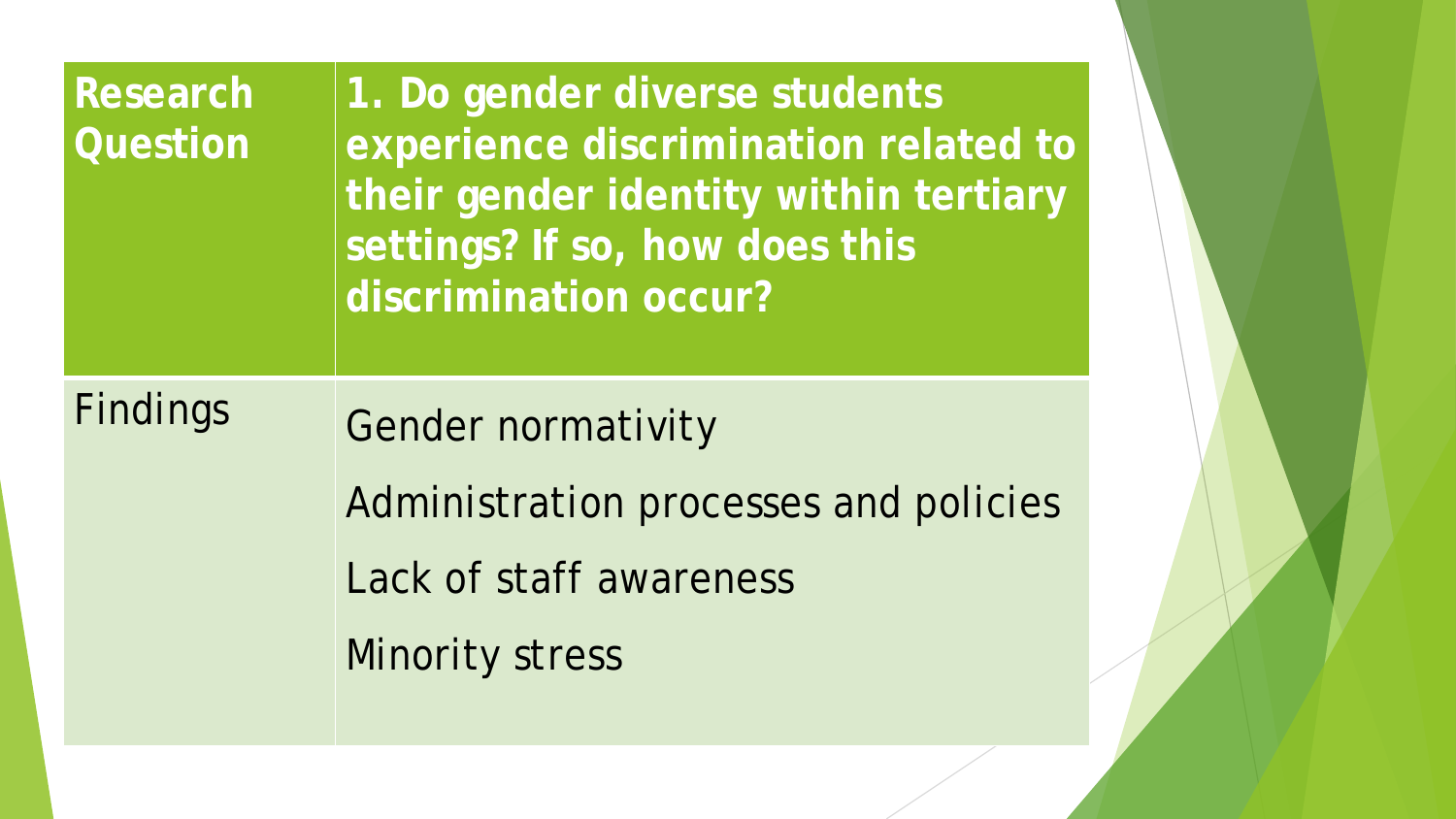### Discrimination is happening

"It's silent. The discrimination is silent.

It's evasive…and the minute you are not heard or you are not represented, that is when this invisible discrimination starts to happen.

And there is no more insidious discrimination than people forgetting you are there."

(Lucy, M2F whawahine takatāpui)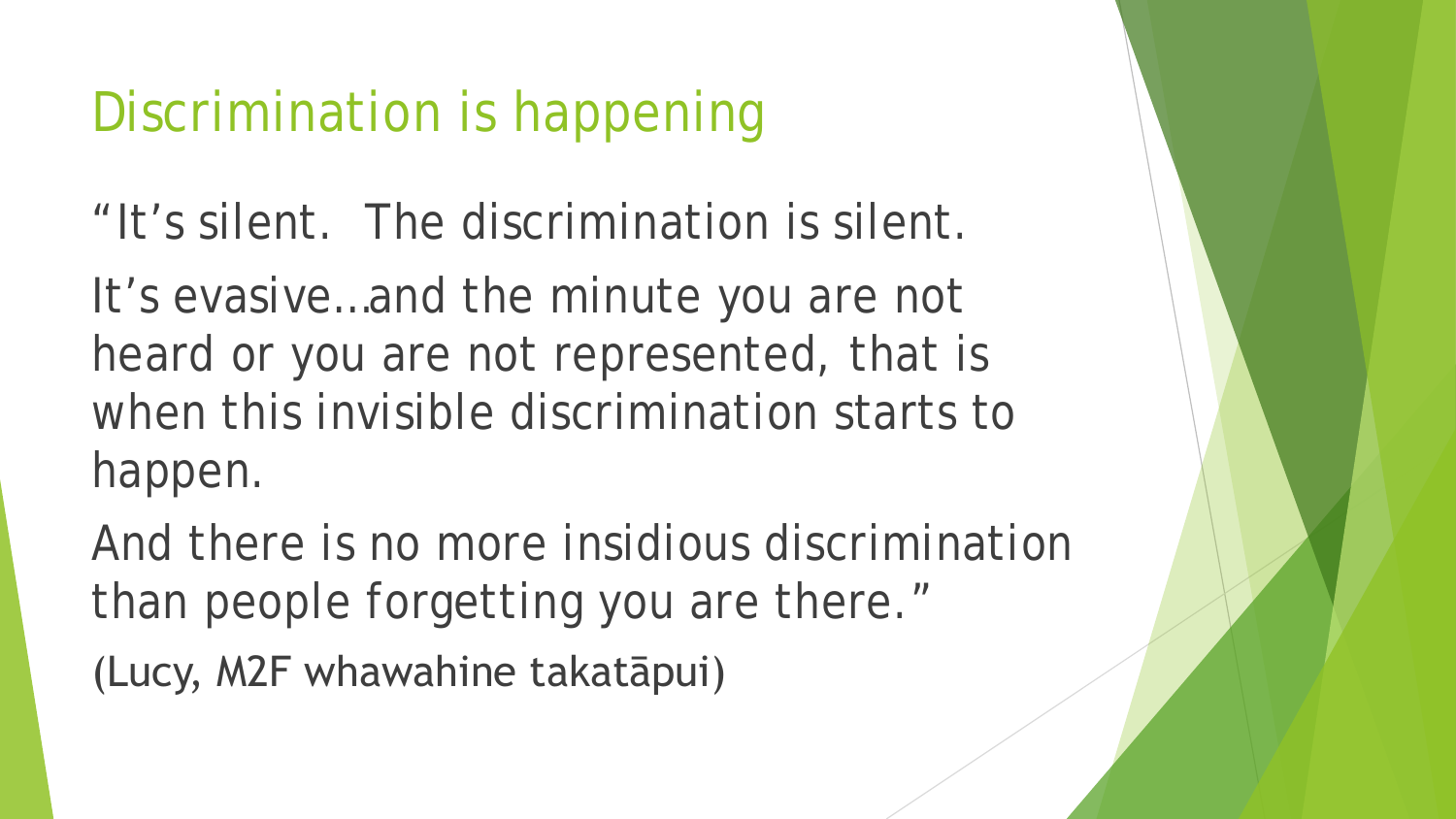"…if I'm stressed out, it makes it very easy for me to be triggered by something that comes up about my gender or past issues.

Going to the bathroom is a specific problem. Occasionally I'll be really stressed out and need to go to the bathroom, so I'll look for the closest to find that they're gendered.

There is one bathroom at Uni that I have found that is a non-gendered bathroom, it's just a bathroom and they have got locked doors. Little individual rooms basically, which is perfect. But there is only the one of them and it's quite far away."

(Sam, gender fluid)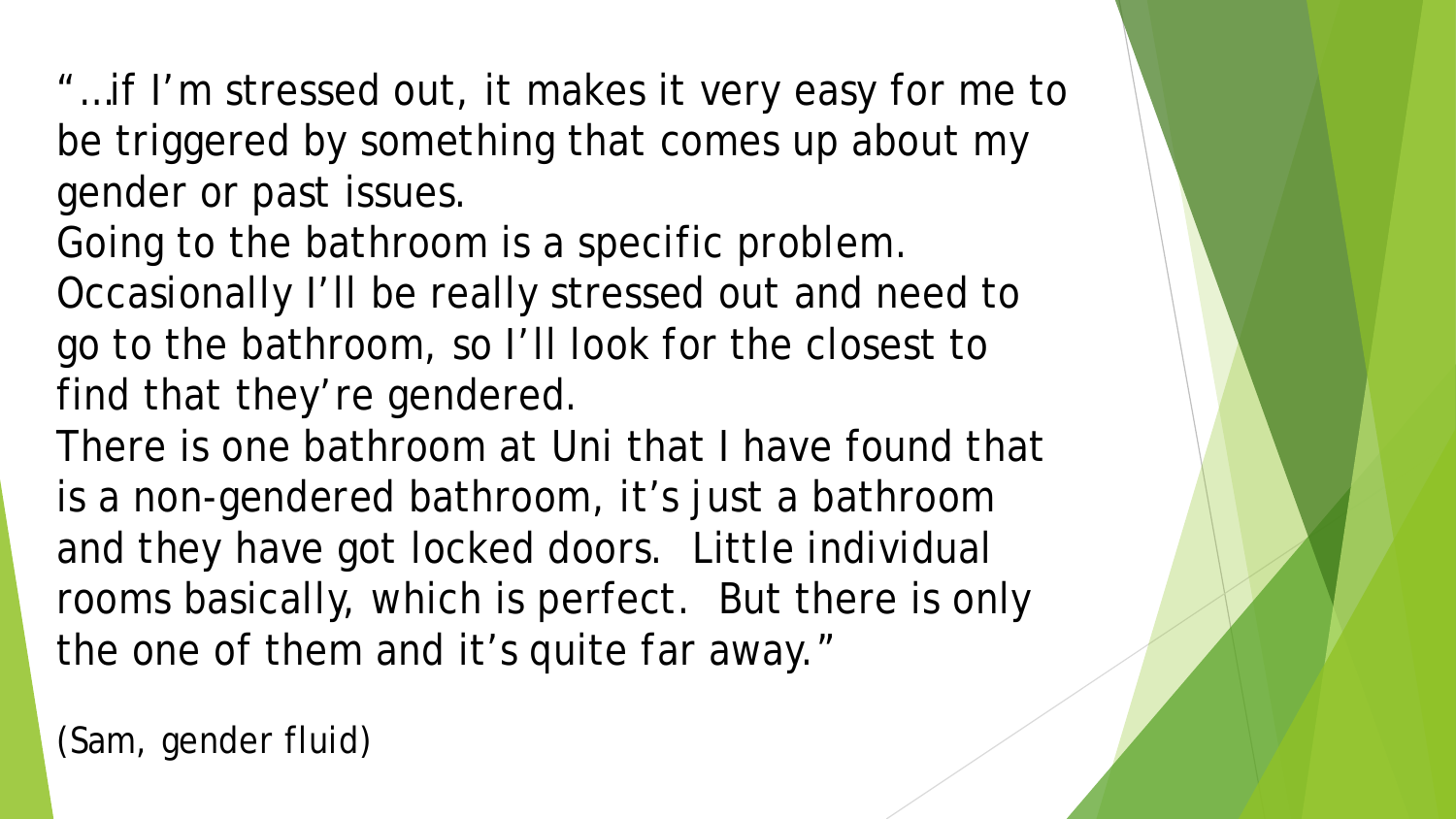Summary of findings re discrimination

gender normativity + admin processes + lack of staff awareness

**minority stress**

=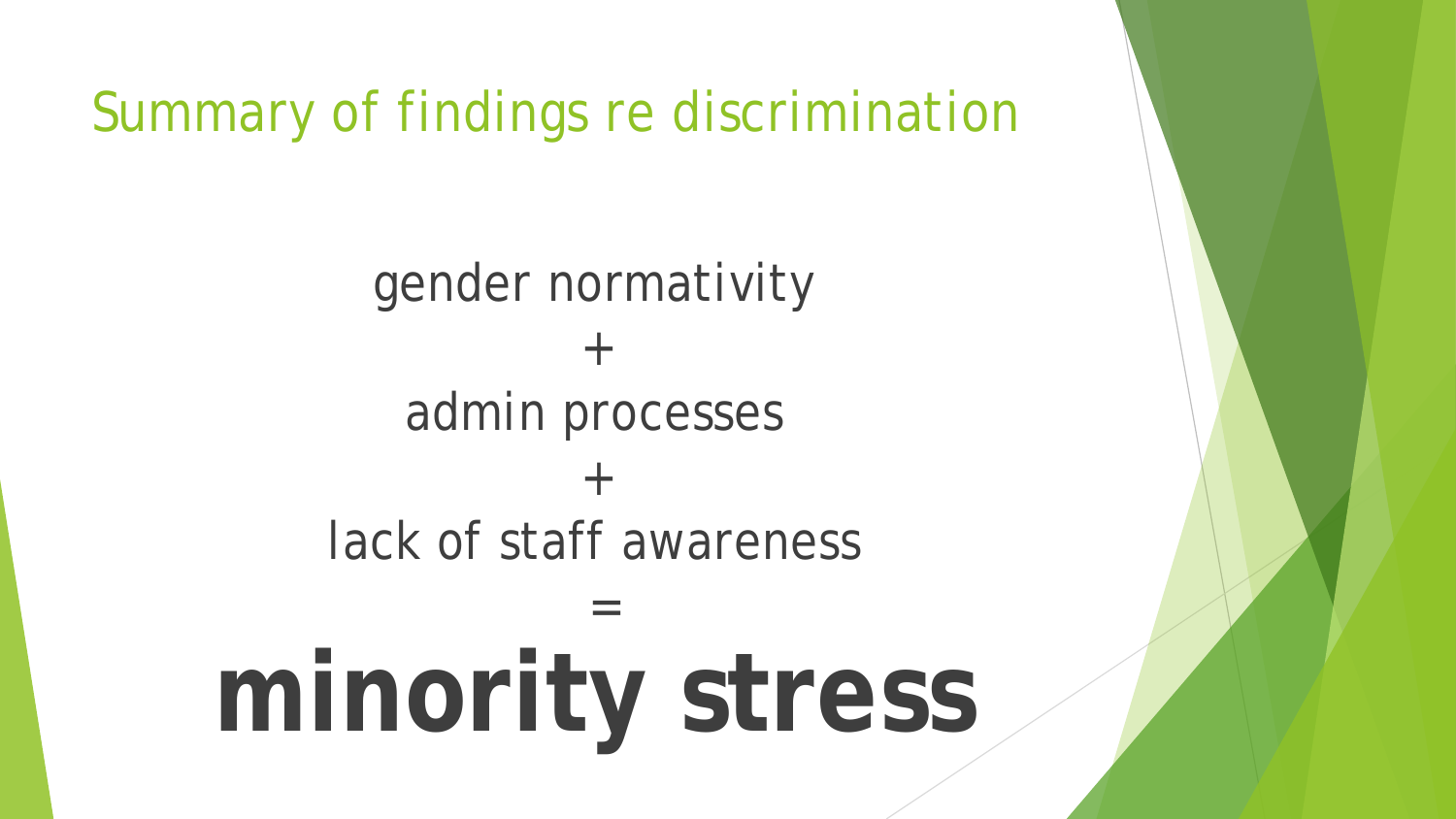## "I went looking for discrimination

## and found resilience"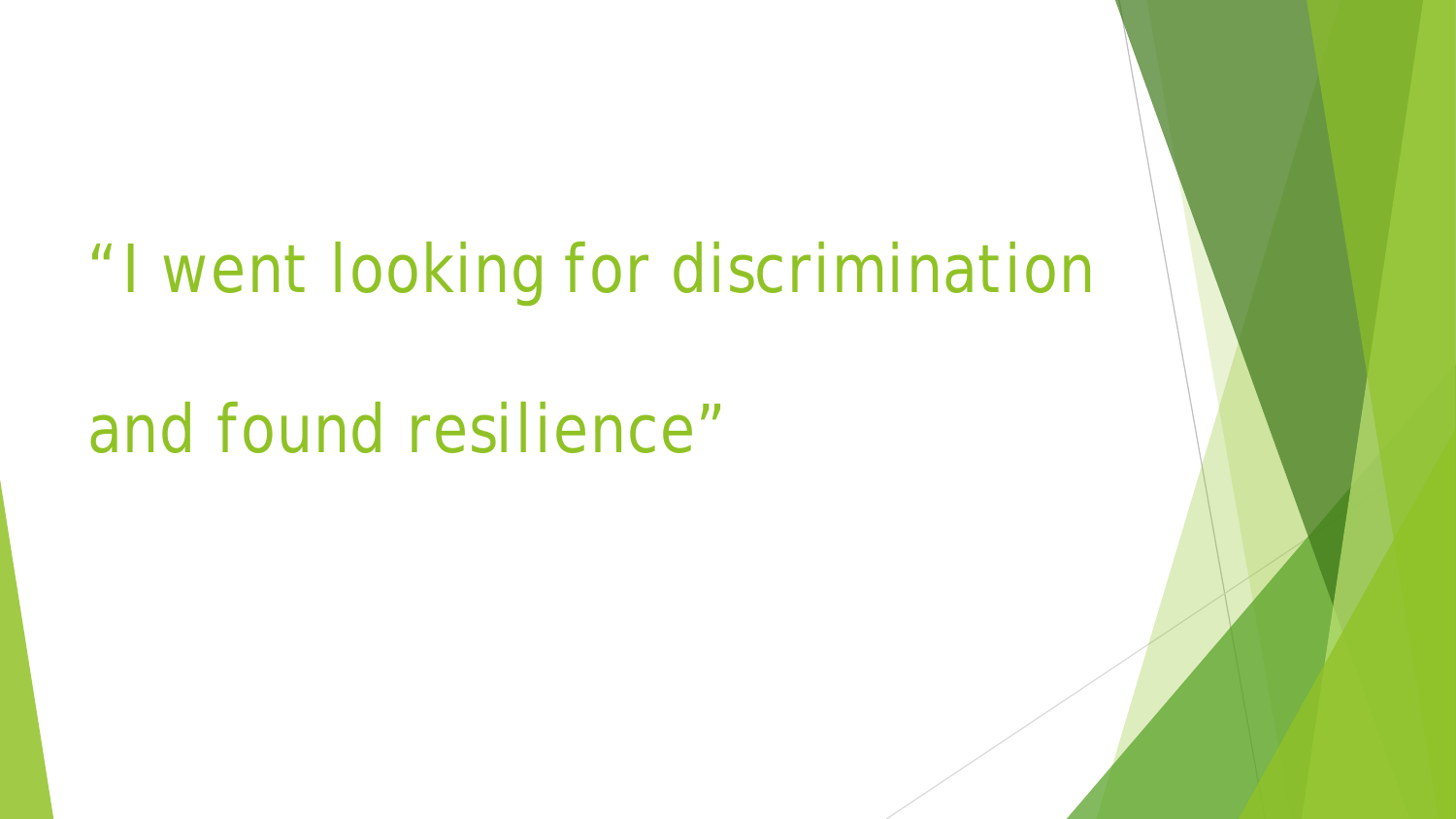| Research<br><b>Question</b> | 2. What strategies support the<br>inclusion of gender diverse students<br>within tertiary settings? |
|-----------------------------|-----------------------------------------------------------------------------------------------------|
| Findings                    | Participants personal strategies                                                                    |
|                             | Visibility within policies and processes                                                            |
|                             | <b>Education for staff</b>                                                                          |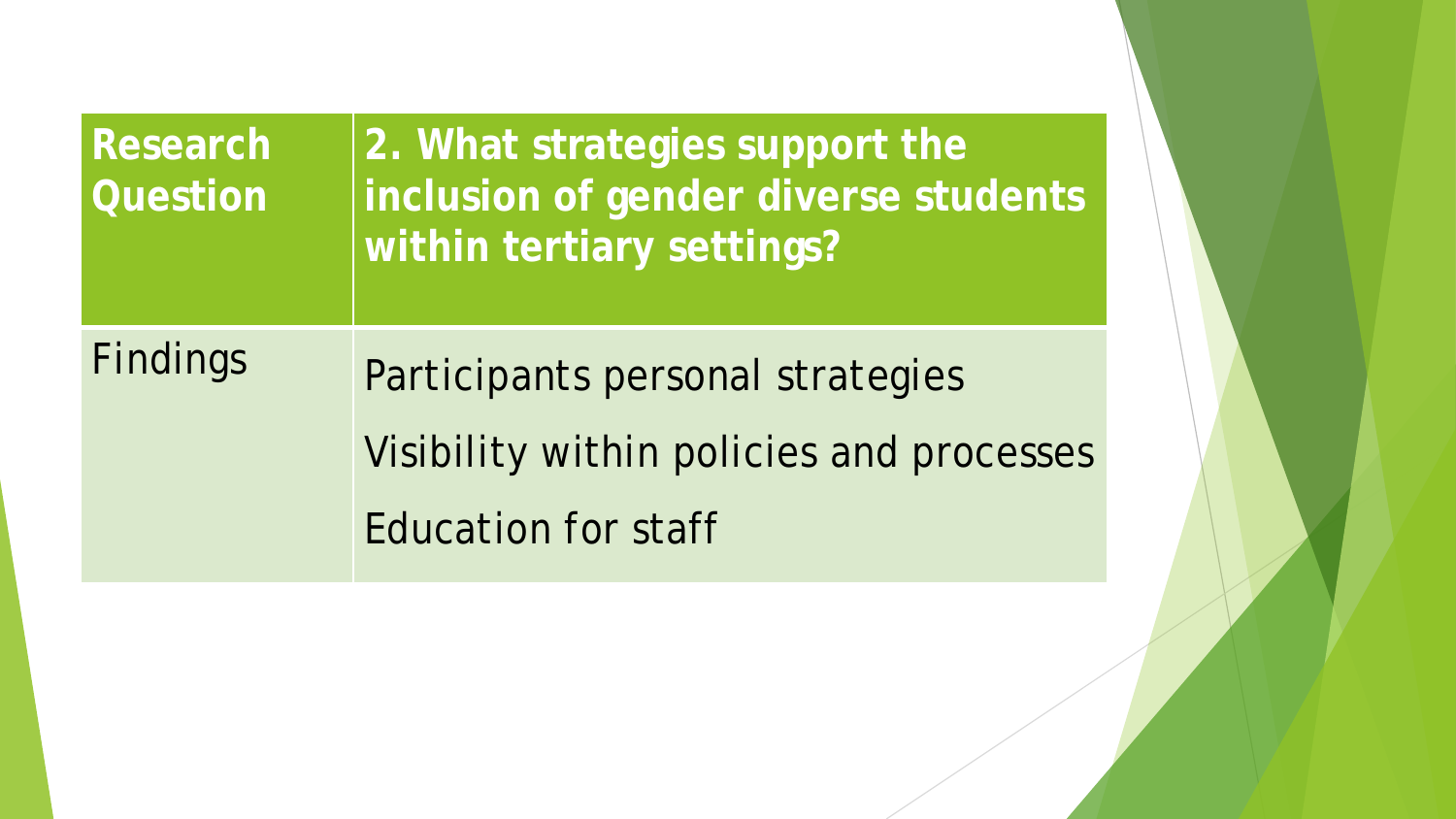"I've got two me's.

There is the legal me and then there is the real me.

And because of certain legalities I'm stuck with the legal me and can't quite shake it but I try to keep it in the background as much as possible."

(John, agender)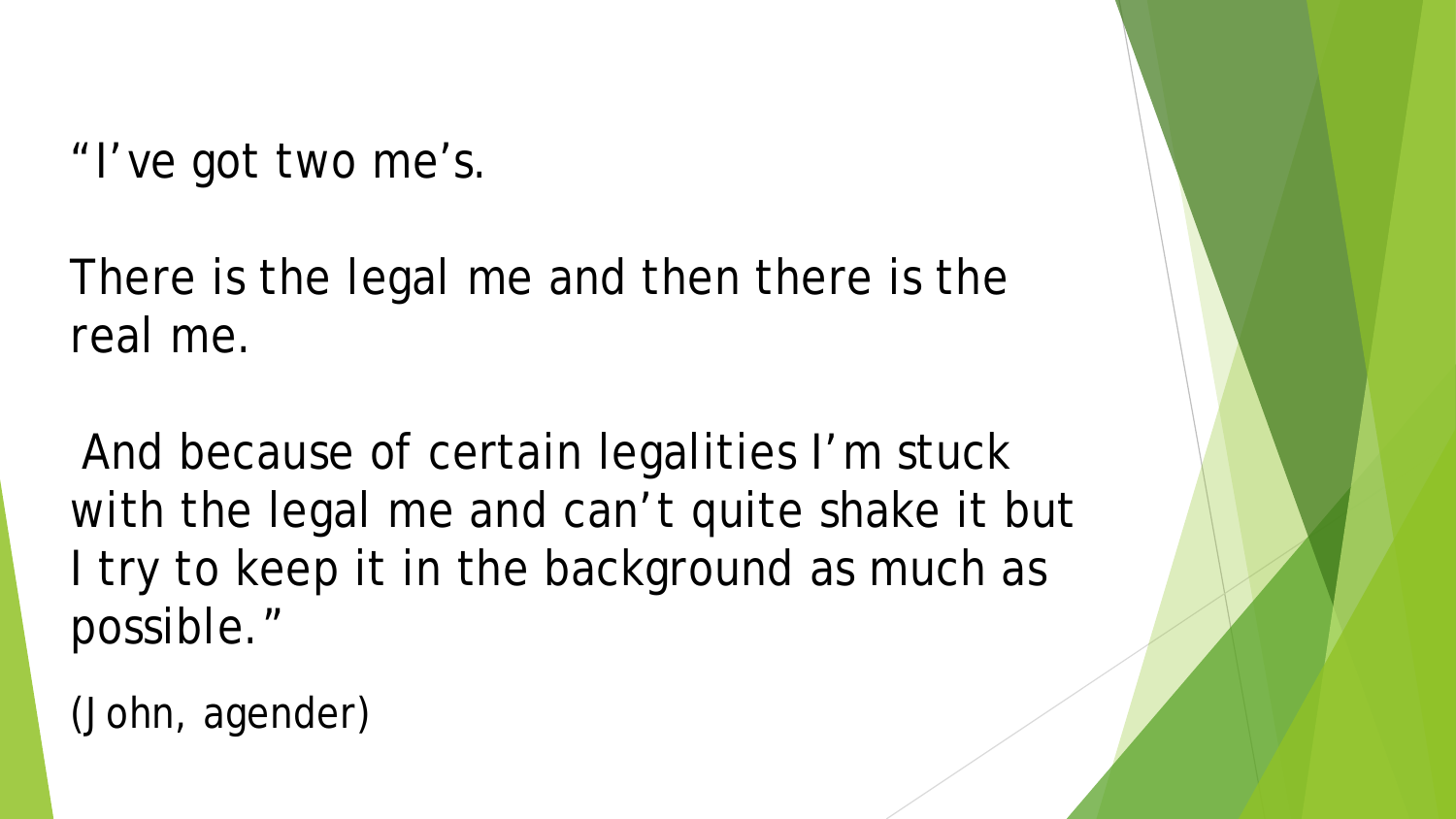#### Support each other

"The roll got passed around to sign it so they know we have been there, because there are a lot of students.

And I usually sit next to them, and every time that roll comes round it's always wrong. It's always under the name that they are registered under, not their preferred name.

I have taken to getting it before they do, erasing it as much as I can and writing it in correctly and making a note for them to please change it and then passing it [on}. They appreciate it because it is literally every time we go to the workshop. They shouldn't have to deal with that."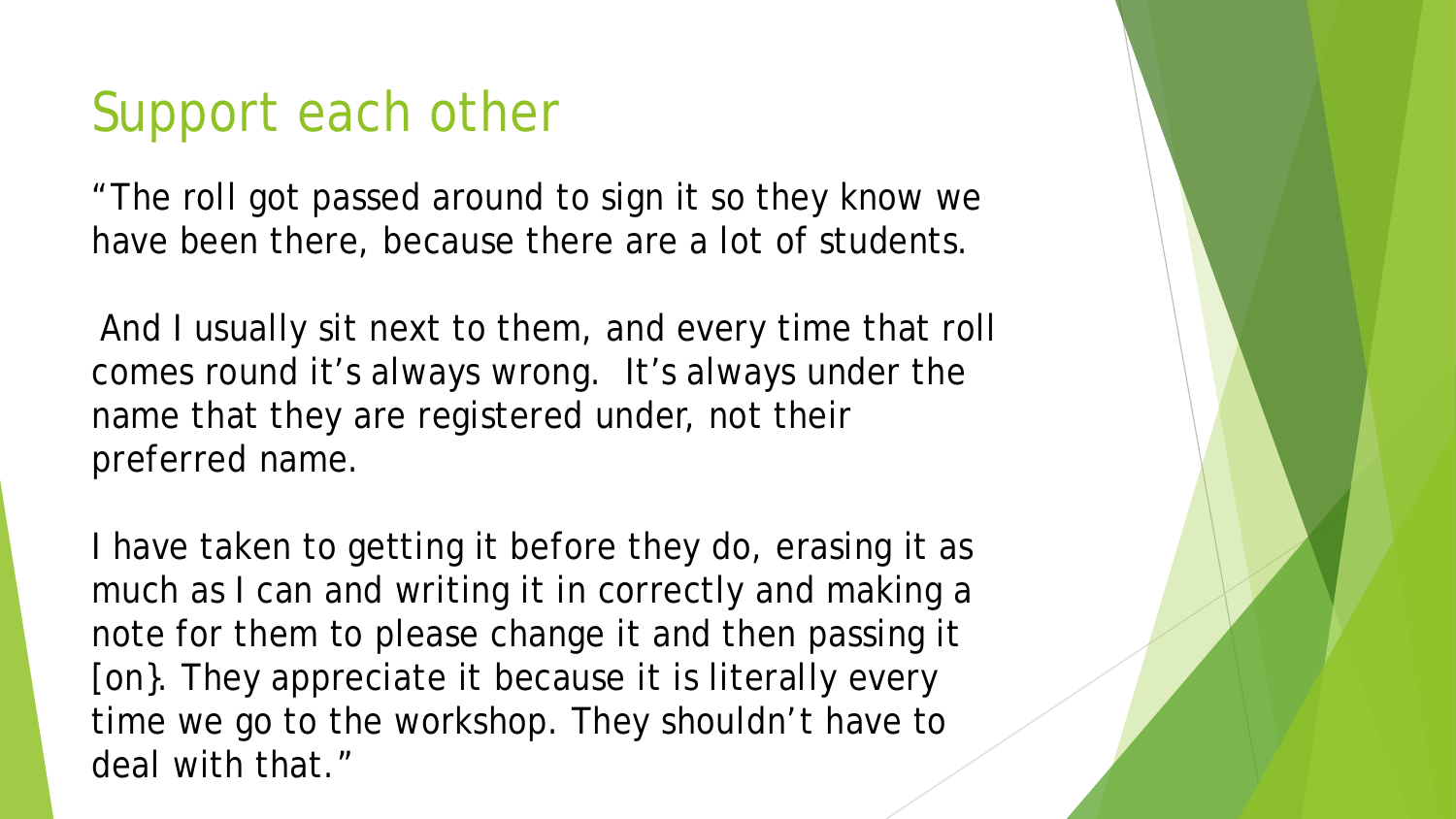Summary of findings re strategies

education + policies and processes  $+$ action =

# **authentic inclusion**